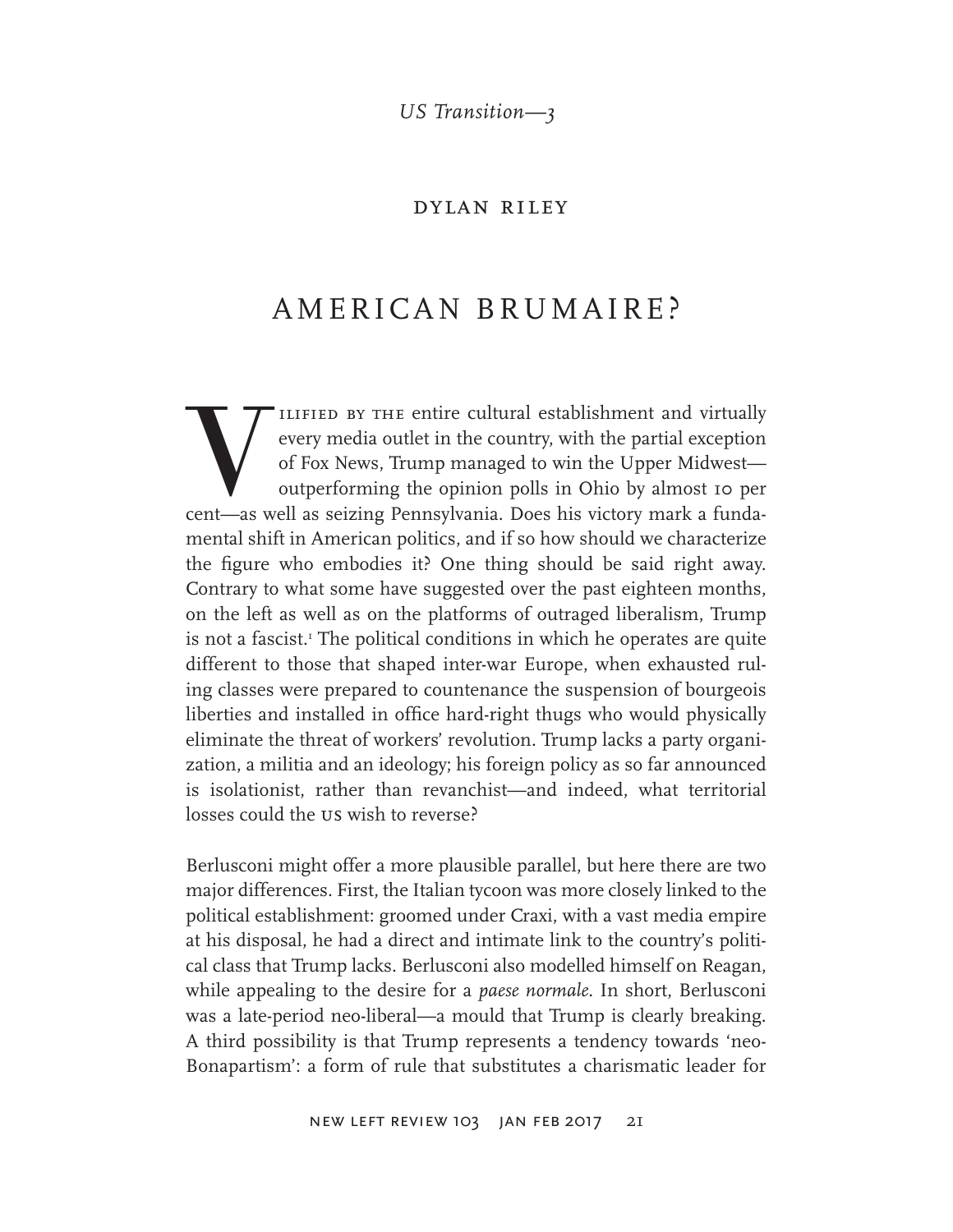a coherent hegemonic project. Like the original nineteenth-century version, this latter-day Bonapartism is linked to a crisis of hegemony, ultimately stemming from the erosion of the material base that allows the American capitalist class to pursue its own interests while claiming to represent those of society in general. Unlike its prototype, however, the new version of Bonapartism is not connected to a mass mobilization from below, and cannot be understood as a reaction to a threat to the order of property.

To apply a model of politics developed for nineteenth-century France to the contemporary us requires a certain degree of conceptual transposition. Thanks to Marx's famous pamphlets, the younger Bonaparte's scramble to the peak of French power has been much analogized; three points seem particularly relevant from the analysis of *The Eighteenth Brumaire*. The first is the crisis of leadership or hegemony. Because profitability is the main determinant of economic growth in capitalist societies, capitalists can plausibly present the gratification of their own requirements as being essential for the country as a whole. However, since the turn of the millennium, and especially since 2008, the claim that its role is for the benefit of all social classes has come to seem increasingly dubious. Another key idea is the tendency for capital to turn towards the state as its capacity for leadership weakens. This should not be understood in a narrowly political sense, because it is also an economic project. In the era of financialization, a growing dependence of private capital upon the state has become apparent: this process accelerated during the late Bush years and under Obama, and is likely to reach epic proportions under Trump. (China, of course, has taken full advantage of a state-run financial system, jostling its way as a cut-price newcomer into the over-stocked global market-place.) The political economy of neo-Bonapartism is a form of state-dependent capitalism, in the sense that profits will owe more to political connections and interventions than to productivity. The third idea is that, as a consequence of this turn towards the state, capital's political vehicles—in this case, the Republican and Democratic parties—will begin to disintegrate. In this

<sup>&</sup>lt;sup>1</sup> See for example Timothy Snyder, 'Him', *Slate*, 18 November 2016; Michael Kinsley, 'Donald Trump is actually a fascist', *Washington Post*, 9 December 2016; Richard Steigmann-Gall, 'One Expert Says Yes, Donald Trump is a Fascist', *Huffington Post*, 18 July 2016. The likely beneficiaries of this misplaced, excitable charge will be the strategists of the Democratic National Committee.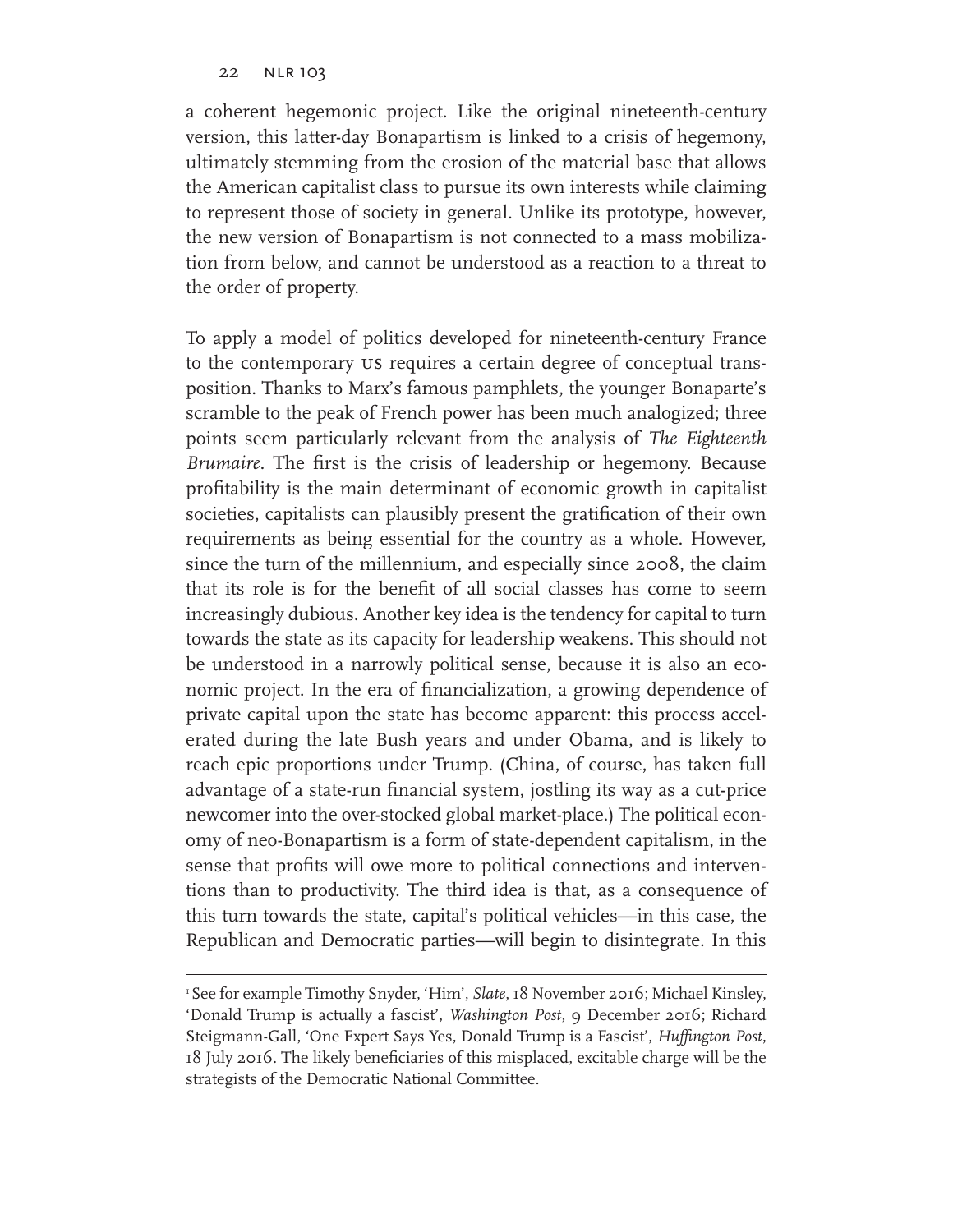context, the plebs may be rallied by quasi-religious charismatic figures (Obama, Trump), but the articulation of a coherent hegemonic project, in which consent has a material base, becomes much more difficult. It's worth recalling briefly the course of previous such projects.

## *Hegemony and crisis*

For a whole historical period from roughly the 1930s to the 1970s—a period book-ended by economic crisis—the capitalist class in the us ruled through a framework of Fordist hegemony based on high wages, healthy profits and (relatively) full employment. This era began with the election of FDR, a cautious and intellectually mediocre figure who was nonetheless pushed sharply to the left by a wave of labour militancy, resulting in the 1935 Wagner and Social Security Acts. The movements that produced these gains for American workers came from outside the Democratic Party itself, and there were a number of independent labour and farmers' parties active at local and state levels during the mid 1930s.2 Later in the decade, however—due in part to the disastrous Popular Front strategy of the us Communist Party—organized labour moved inside the DP's tent, a strategic error from which it has never fully recovered. This created a strange political hybrid, with the Democrats as the party of both northern labour and the Jim Crow south. There is no parallel to this anywhere in the developed world. The DP's social base resembled the Giolittian coalition of early twentieth-century Italy, or Spain's Primo de Rivera dictatorship, rather than European social-democratic parties. The labour movement proved unable to break out of this political ghetto—in particular, it never managed to build an alliance with the African-American sharecroppers of the ex-Confederate South. By the late 1940s, it was fully absorbed into this 'barren marriage', as Mike Davis termed it, with the Democratic Party.3 Nevertheless, the long post-war boom allowed the Democrats to deliver significant gains to their working-class constituency. Nixon's Republican administration expanded levels of social provision in the early 1970s, just as the long boom was coming to an end, showing the extent to which a labour-Democrat alliance had managed to set the political agenda. Indeed,

<sup>&</sup>lt;sup>2</sup> Robert Brenner, 'Structure vs. Conjuncture: The 2006 Elections and the Rightward Shift', nlr 43, Jan–Feb 2007.

<sup>&</sup>lt;sup>3</sup> Mike Davis, 'The Barren Marriage of American Labour and the Democratic Party', nlr 1/124, Nov–Dec 1980.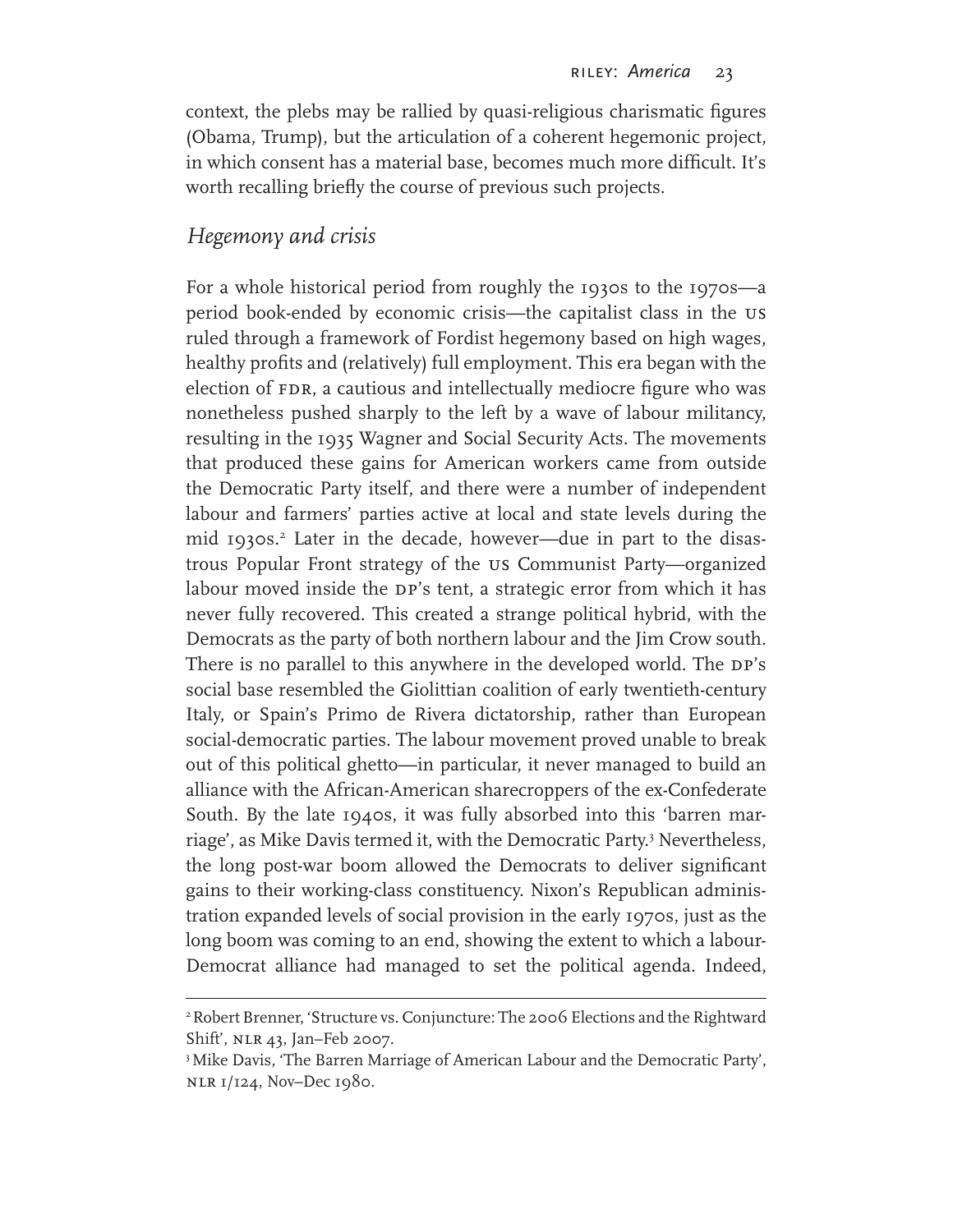#### 24 NLR 103

the Environmental Protection Agency (epa), Occupational Safety and Health Administration (OSHA) and the Federal highway system were all established under Republican rule.

But two developments undermined the structure of Fordist hegemony. The first was the civil-rights movement, which alienated both the northern and southern white working class. Nixon was the first Republican to take advantage of this. The second, more important factor was the slowdown of the American economy that set in from 1973. The Democrats, like their counterparts in Europe, have always been highly attuned to securing the conditions for capitalist profitability, as a precondition for their own social policies. In a period of rapid productivity growth and rising profits, an expanding welfare state could be tolerated by business elites. But as competition from Germany, Japan, the Asian Tiger economies—and finally China—drove down profit rates, the rules of the game would have to change. Capital went on the offensive from the mid-1970s on, and the two parties rapidly adjusted to the new context. The retrenchment of the us welfare state began under Carter, and continued without interruption under Republican and Democratic presidencies alike, through to the Obama years.

It was the Clinton administration that dismantled both Aid to Families with Dependent Children (AFDP) and the regulatory regime of Glass– Steagall. The new hegemonic formula was neo-liberalism, which promised freedom and self-determination through the market to workers reimagined as consumers. In place of wage hikes and social programmes, tax cuts were meant to serve as the material basis of consent. When the Supreme Court installed Bush II as president in 2000, his administration initially seemed like a throwback to the days of Nixon. 'Dubya's' self-styled 'compassionate conservatism' evinced a willingness to expand the federal government's role in health-care and education. But the attack on the World Trade Centre gave new impetus to the most reactionary elements in the Bush team, and a panoply of right-wing policies were pursued, from unprovoked wars of aggression abroad, to vast tax cuts for the wealthy at home. In economic terms, the outcome was a complete bust: instead of unleashing a new round of growth, Bush presided over a massive real-estate bubble which duly burst in the great financial meltdown of 2008.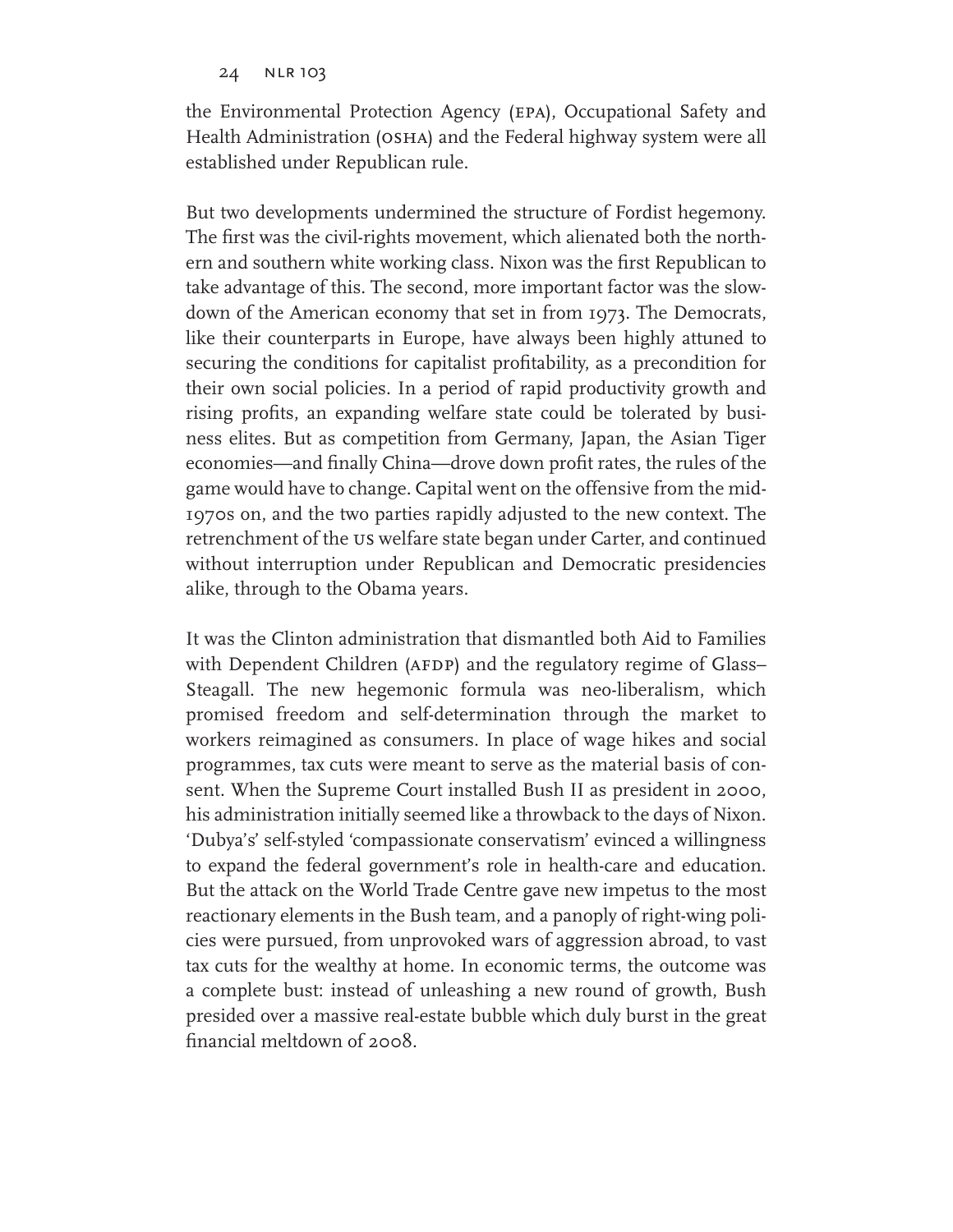The crisis of the neo-liberal hegemonic formula can be dated precisely to 3 October 2008, when the \$700 billion Troubled Assets Relief Program (TARP) revealed the hypocrisy of its free-market ideology. More discreetly, the Federal Reserve poured hundreds of billions of dollars into currency swap-lines for tottering banks in London, Paris and Frankfurt. Obama's presidency unfolded against this backdrop. Neoliberal elements persisted in his administration, combined with (relatively costless) concessions on the environment and LGBTQ issues. More important was the representative relationship Obama established with his base. His supporters constituted a 'serial group' in the Sartrean sense, their unity created through countless imaginary bonds with a figure to whom they felt a strong cultural attraction; but political support was almost completely independent of policy. The accession of the first African-American to the White House thus paradoxically weakened the pressure from his left flank to deliver. The reality of Obama's rule was, of course, very different from the social imaginary that surrounded him. Yet his administration could not be described as straightforwardly neo-liberal in its approach. In fact, Obama pushed direct support for finance capital and wealthy asset-owners much further than Bush had done, with some \$4.5 trillion in Quantitative Easing. His Affordable Care Act—in a very similar mould to Bush's tentative foray into healthcare, 'Medicare part D'—also contained massive handouts for the insurance industry.4 During the Obama years, the relationship between private owners and the state was being reorganized, as sectors of the capitalist economy became increasingly state-dependent.

## *A wild card election?*

In one sense, the result of the 2016 election was a historical wild card. But there were powerful structural factors at work that made such a 'black swan' event possible. Most immediately, the outcome was a further manifestation of the hollowing out of the party form, and the crisis of representation that set in after 2008. But the decades-long etiolation of the bonds between the Democrats and the working class, and the increasing interpenetration of the state and capital also played a part; as did the inability of Republican Party elites to enforce discipline on their

<sup>4</sup> Perry Anderson, 'Homeland', NLR 81, May–June 2013, p. 21.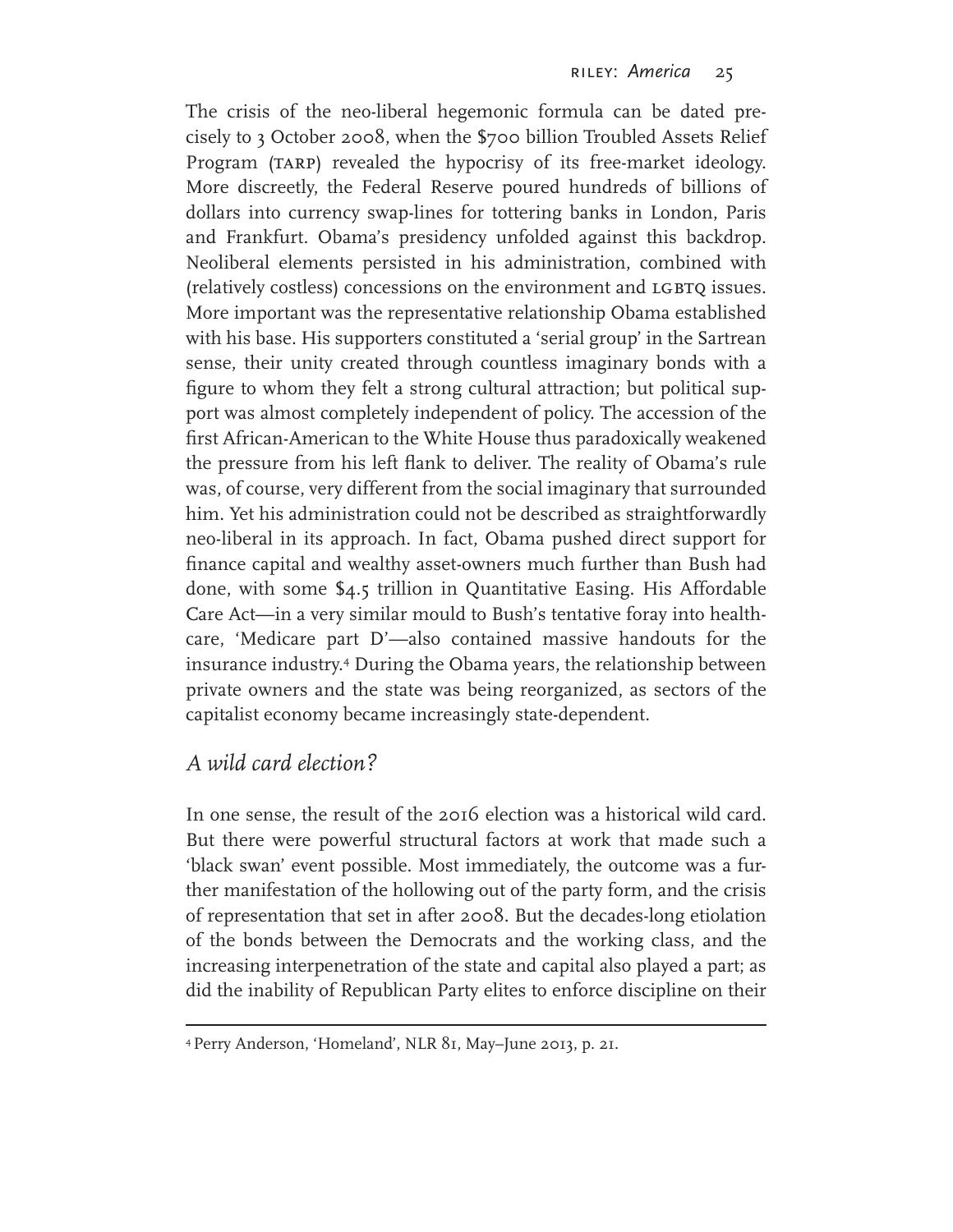26 nlr 103

supporters. The two key demands of the Trump campaign, for the return of outsourced manufacturing jobs and an end to Washington corruption ('drain the swamp'), offered a right-wing version of Bernie Sanders's 'political revolution'.

The pre-modern institutional peculiarities of the us state also played a role. Designed to protect the interests of a slaveholding oligarchy by distorting the suffrage—and never swept away by war or revolution, as was the case in much of continental Europe—the American system shares features with that of the Wilhelmine Kaiserreich or the Italian Parliament of Giolitti's day: limited suffrage, first-past-the-post, high bars on ballot access and, of course, the states-based Electoral College. This made it possible for Trump to win the Presidency despite losing the popular vote by a margin of almost three million. There is now a yawning gap between the Electoral College and the distribution of the us population. The *ancienrégime* deformations of the *us* political system have become ever more apparent as the underlying social structure has been transformed.

In 1930, the us population was spread more or less evenly across the country, with only a few large conurbations (Map 1, overleaf). The electoral map for 1932 (Map 2) reveals very little connection between vote margins and population distribution. The Republican stronghold in this period was New England, where the party had a solid base in rural and urban areas alike. By 2015, as Map 3 shows, the situation had been transformed. In place of a few urban centres, concentrated in the upper Midwest and the east coast, there are massive conurbations all along the coast—most notably the corridor running from Boston to Washington, DC, south Florida, Los Angeles and San Diego, the Bay Area, the Chicago Metropolitan Area, and Detroit. This urban-rural divide maps closely onto the vote. With the exception of the Black Belt—the contiguous group of counties in which cotton cultivation historically predominated, still clearly visible on the electoral map in 2016—there are relatively few rural counties with a Democratic majority. Thus, as the population was redistributed to large coastal cities, the electoral system became ever more anachronistic. Second, there was the question of whether people voted at all. Barely 55 per cent of the voting-age population participated in the election. As always, turnout was skewed towards the wealthier and better educated sectors of the population. There is some evidence that Democratic voters were more likely to stay away from the polls than Republicans: according to one survey, 46 per cent of registered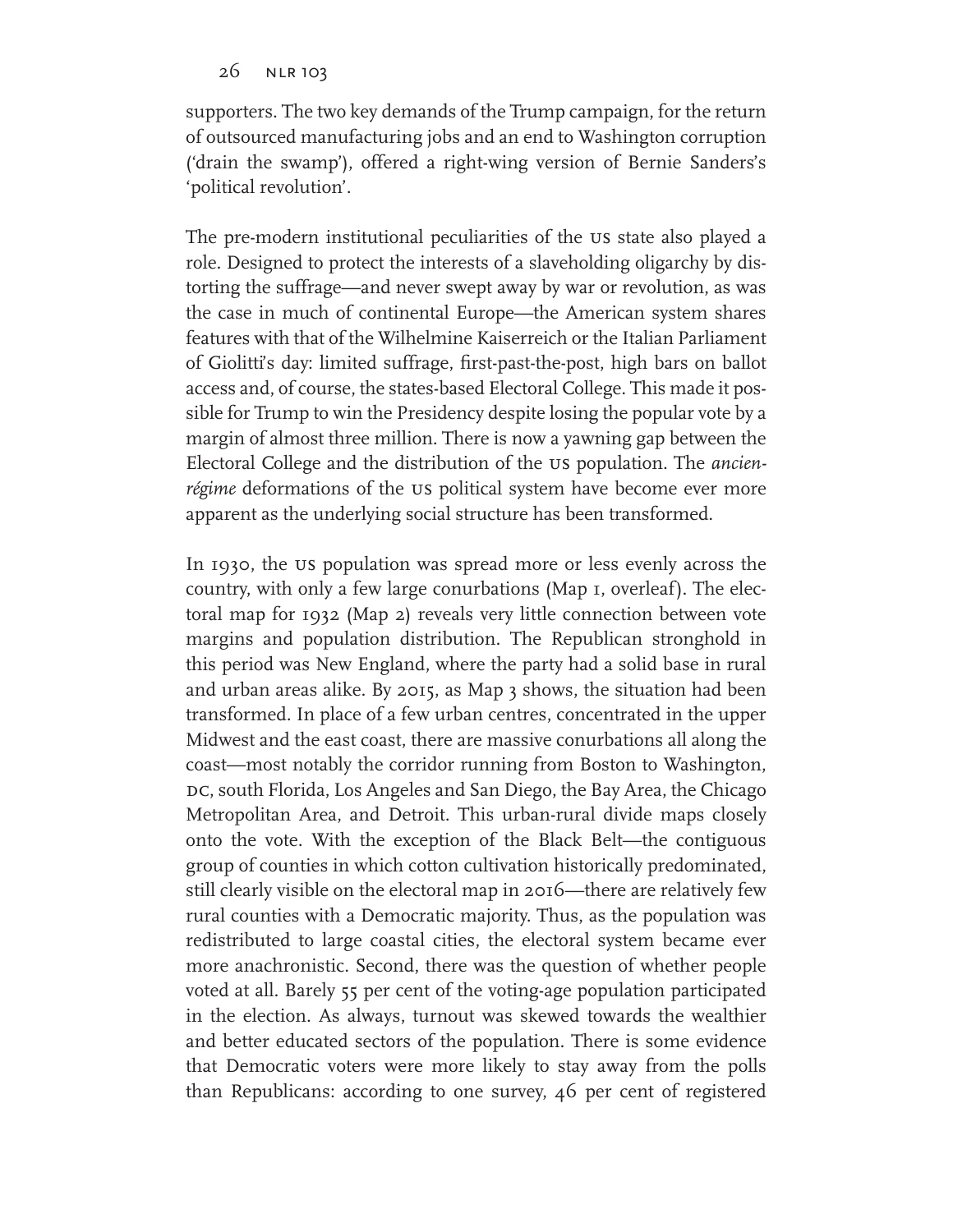Republicans voted, but only 42 per cent of registered Democrats, with people of colour disproportionately represented among non-voters.5

Among those who voted, class played a vital part in Trump's victory—overlapping, as always in America, with race. While Clinton won a majority (53 per cent) among the poor—those earning less than \$30,000 a year—this represented a 10 per cent drop compared to Obama's backing from the same constituency four years earlier. There was also a 6 per cent drop in Democratic support from the next income bracket (\$30,000–\$49,000). On the other hand, the Democrats sharply improved their performance with those earning between \$100,000 and \$200,000, converting a 10 per cent gap for Obama into a near-dead heat for Clinton.6 Trump did significantly better than previous Republican candidates in areas where subprime loans were common, residents had lower credit scores and more people were receiving disability payments.7 He outperformed Clinton by over 30 points in counties where 'routine jobs' accounted for at least half of total employment.<sup>8</sup> At the same time, ideological factors, especially racism and sexism, were clearly in play. Research has found that support for Trump was linked more tightly to a scale that measures racist and sexist attitudes than support for McCain or Romney.9 But understanding exactly how race mattered in the election is a more difficult task. For one thing, the potency of racism appears to have been quite specific to last year's election: Obama's support from white voters in 2012 had been 2 per cent higher than Clinton's in 2016, and 8 per cent higher among those without third-level education (Clinton did slightly better than Obama with college-educated white voters). If an African-American candidate could surpass Clinton's share of the white vote, can racism really suffice as an explanation for her defeat? Obama even won a slightly larger share of the female vote than Clinton managed.

<sup>5</sup> Harry Enten, 'Registered voters who stayed home probably cost Clinton the election', *FiveThirtyEight*, 5 January 2017.

<sup>6</sup> 'Election 2016: Exit Polls', *nyt*, 8 November 2016.

<sup>7</sup>Ben Casselman, 'Stop Saying Trump's Win Had Nothing to Do With Economics', *FiveThirtyEight*, 9 January 2017.

<sup>&</sup>lt;sup>8</sup> 'Routine' refers to 'farming, manufacturing and other goods-related occupations as well as administrative, clerical and sales jobs': Jed Kolko, 'Trump Was Stronger Where the Economy Is Weaker', *FiveThirtyEight*, 10 November 2016.

<sup>9</sup> Brian Schaffner, Matthew MacWilliams and Tatishe Nteta, 'Explaining White Polarization in the 2016 Vote for President: The Sobering Role of Racism and Sexism', Conference on the us Elections of 2016: Domestic and International Aspects, January 2017.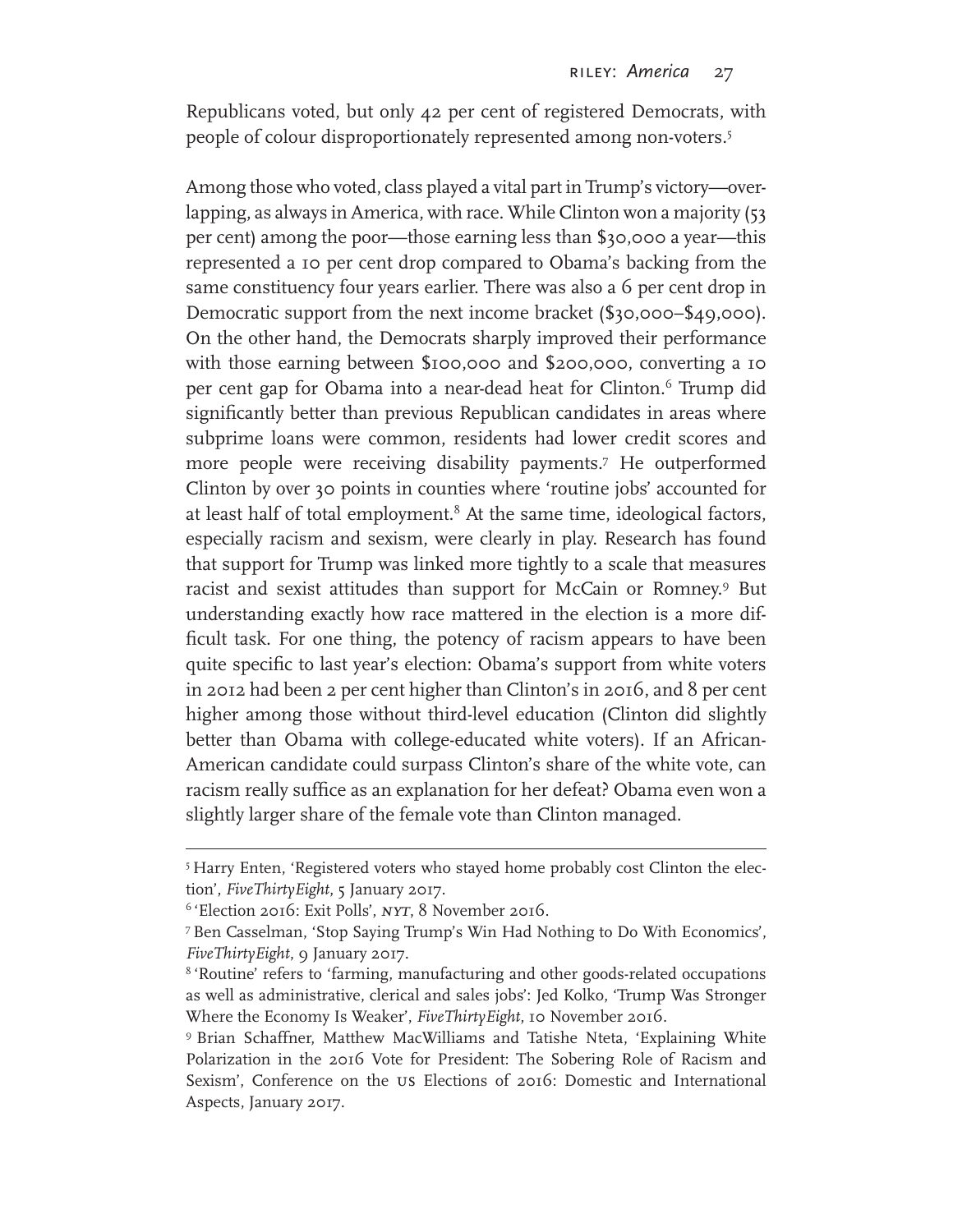

Map 1: *Population density per square mile, 1930*

Map 2: *Election competitiveness, 1932*

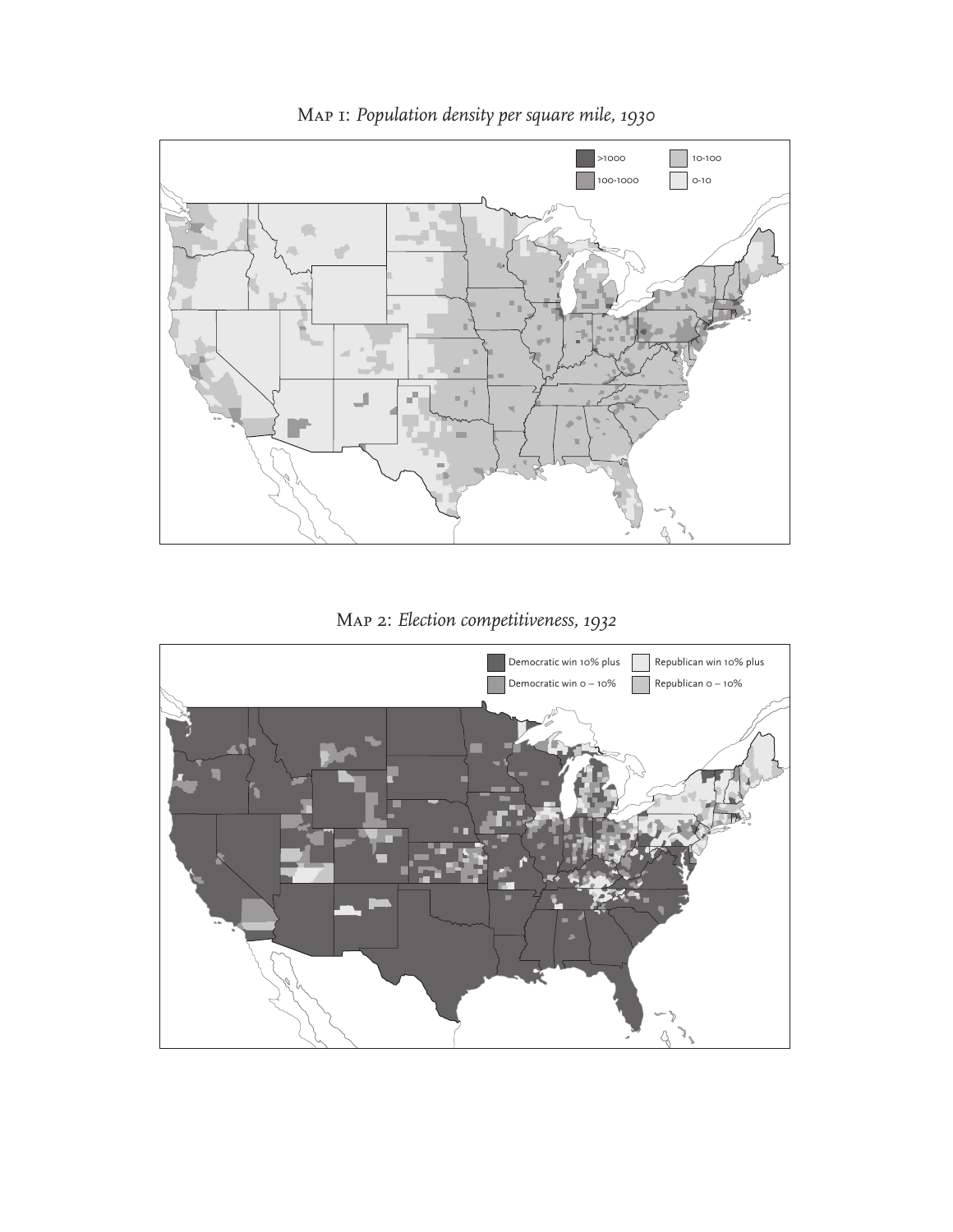

Map 3: *Population density per square mile, 2015*

Map 4: *Election competitiveness, 2016*

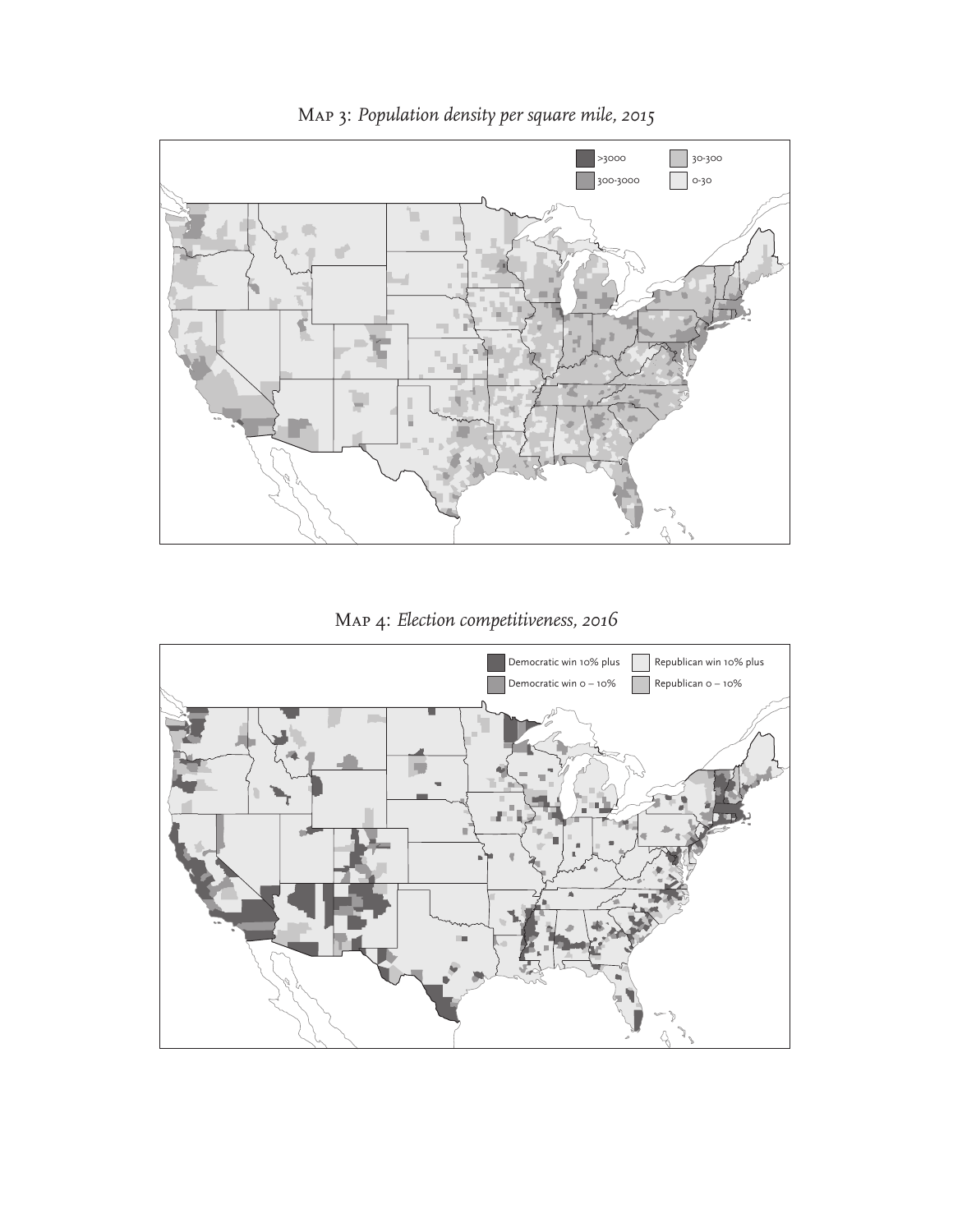Of Clinton's many errors, perhaps the most serious was her complicity in the activation of the racist patriarchal code. She made no serious bid to neutralize Trump's support in the upper Midwest, counting instead on moderate Republicans who were expected to show the same disdain for proletarian whites as their Democratic neighbours.<sup>10</sup> The infamous 'basket of deplorables' comment and Clinton's cynical embrace of 'intersectionality' served only to link anti-racist and anti-sexist politics to a defence of economic privilege, chiming perfectly with Trump's narrative. Trump was propelled to victory by the support he received from a stratum of relatively uneducated white voters with uncertain prospects in areas facing economic decline. But this class-based revolt was supercharged by racist and patriarchal resentment. The issue is not whether class, race or gender was the decisive factor, but rather how they combined to produce the outcome of November 2016.

## *Consent eroded*

Beneath the contingent details of the 2016 electoral campaign, deeper shifts in the political economy of the country made it possible for Trump to emerge in a context where the existing hegemonic project seemed exhausted. Although his economic programme has been panned across the spectrum of respectable opinion—Krugman condemned his inauguration speech for evoking 'a dystopia of social and economic collapse that bears little relationship to American reality<sup> $n$ </sup>—the basic problems to which Trump points are demonstrably real. In 1980, manufacturing still provided 22 per cent of employment, and around 30 per cent in most counties east of the Mississippi, north and south alike; added to this was aerospace in Southern California and the Pacific Northwest. By 2015, manufacturing employment had collapsed to 10 per cent, affecting not only the famed 'rust belt' of the upper Midwest but also and crucially the Southern and far-Western states. Deindustrialization has had real social consequences, leading to poverty, drug abuse etc. Trump's explanation for this collapse—intensified competition for us industry from a dynamic Chinese capitalism—also seems basically on the mark, so far as it goes. As American manufacturing employment has dropped, the us trade deficit with the prc has gaped to \$347 billion, a large part of it imports from us manufacturers who send components and raw materials to China for assembly. The decline in American manufacturing

<sup>&</sup>lt;sup>10</sup> Matt Karp, 'Fairfax County USA', *Jacobin*, 28 November 2016.

<sup>11</sup> Paul Krugman, 'The Opposite of Carnage', *New York Times* blog, 21 January 2017.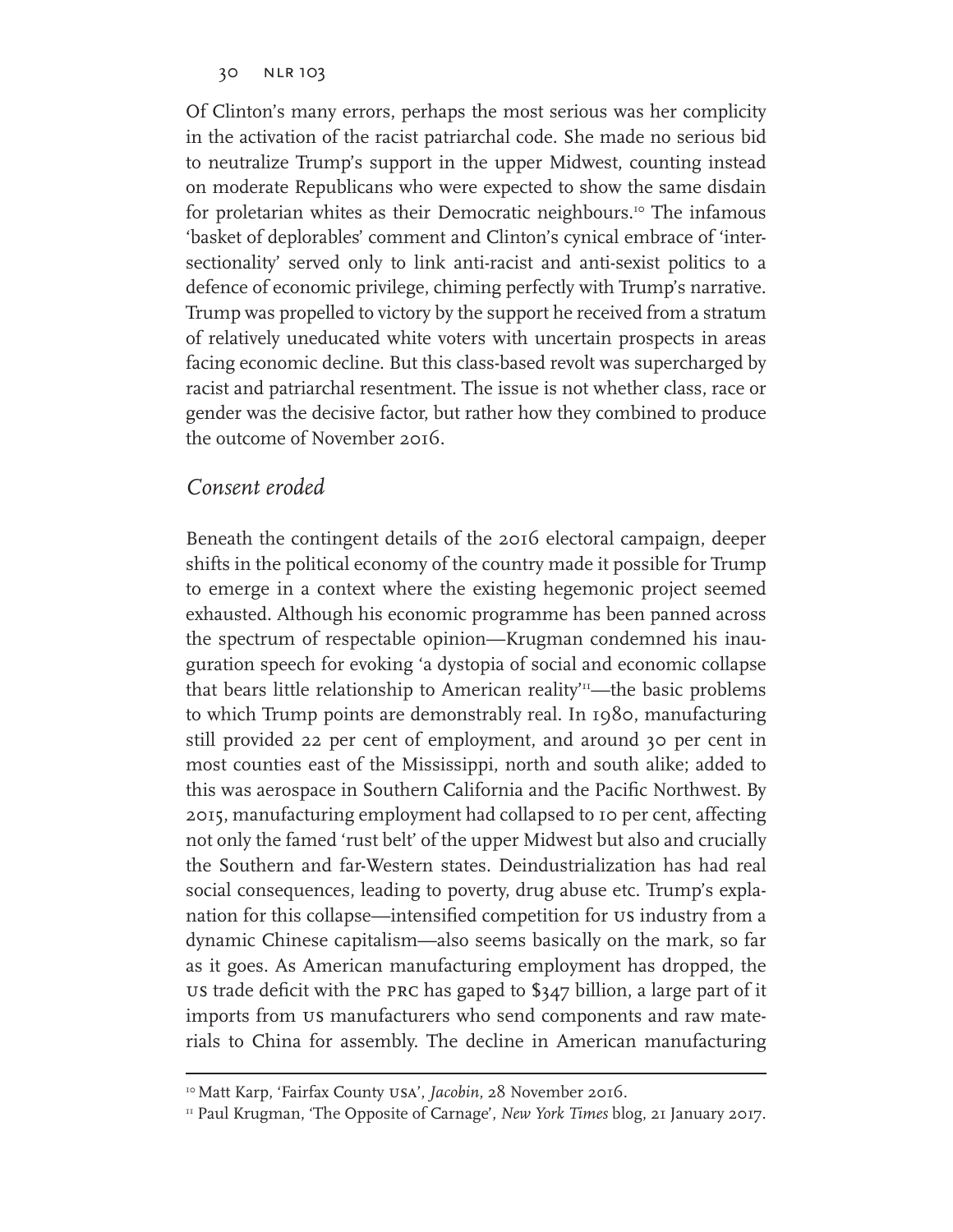employment accelerated sharply from the 2000–01 recession, when China joined the w<sub>TO</sub>.

While America's manufacturing base has been hollowed out and median wages have stagnated, the ratio of ceo pay to average earnings sky-rocketed during the 1990s, and stood at approximately 275 to 1 at the beginning of 2015. The interests of the us capitalist class thus appear increasingly untethered from the wider society. This is the specific sense in which Trump is an expression of a crisis of ruling-class leadership. As Marx wrote of Louis Bonaparte's 1851 coup in France, we might say that with the transition from Obama to Trump, the American Republic has 'lost nothing but its rhetorical arabesques, the outward decencies, in a word the appearance of respectability'; the 2016 election simply allowed 'the abscess to burst and the monster to spring forth before our eyes'.12

What solution does Trump propose? During the campaign, he promised to build a trillion dollars' worth of infrastructure projects, generating construction jobs and increasing demand for heavy plant and haulage goods. Tearing up 'unnecessary' safety and environmental regulations is supposed to reduce costs for manufacturers, builders and consumers alike, boosting demand. High import tariffs and a crack-down on immigration would both help to maximimize native manufacturing employment. Obama, of course, had promised a major infrastructural programme that never materialized; it was once claimed that his Green New Deal would deliver 5 million jobs. Trump's project sounds more like an extension of Obama's public-private Affordable Care Act model to the realm of public works, by contracting out infrastructure projects to private companies that expect to recoup their investment through tolls and fees. The first instance of this will be the extension of Bill Clinton's border wall with Mexico. When it comes to foreign policy, it is difficult to ascertain Trump's real intentions amidst the rhetorical bluster. Litmus tests will be his attitude towards NATO and a possible realignment in Washington's Russia policy. But a serious geo-economic shift would in itself put a strain on the global political order.

Trump's plan is for a 'state-capitalist' infrastructure-driven boom, coupled with a no-holds-barred negotiating strategy abroad. But the project seems fundamentally incoherent. How can the US run up huge deficits

<sup>&</sup>lt;sup>12</sup> Karl Marx, 'The Eighteenth Brumaire of Louis Bonaparte', in Terrell Carver, ed., *Later Political Writings*, Cambridge 1996, p. 112.